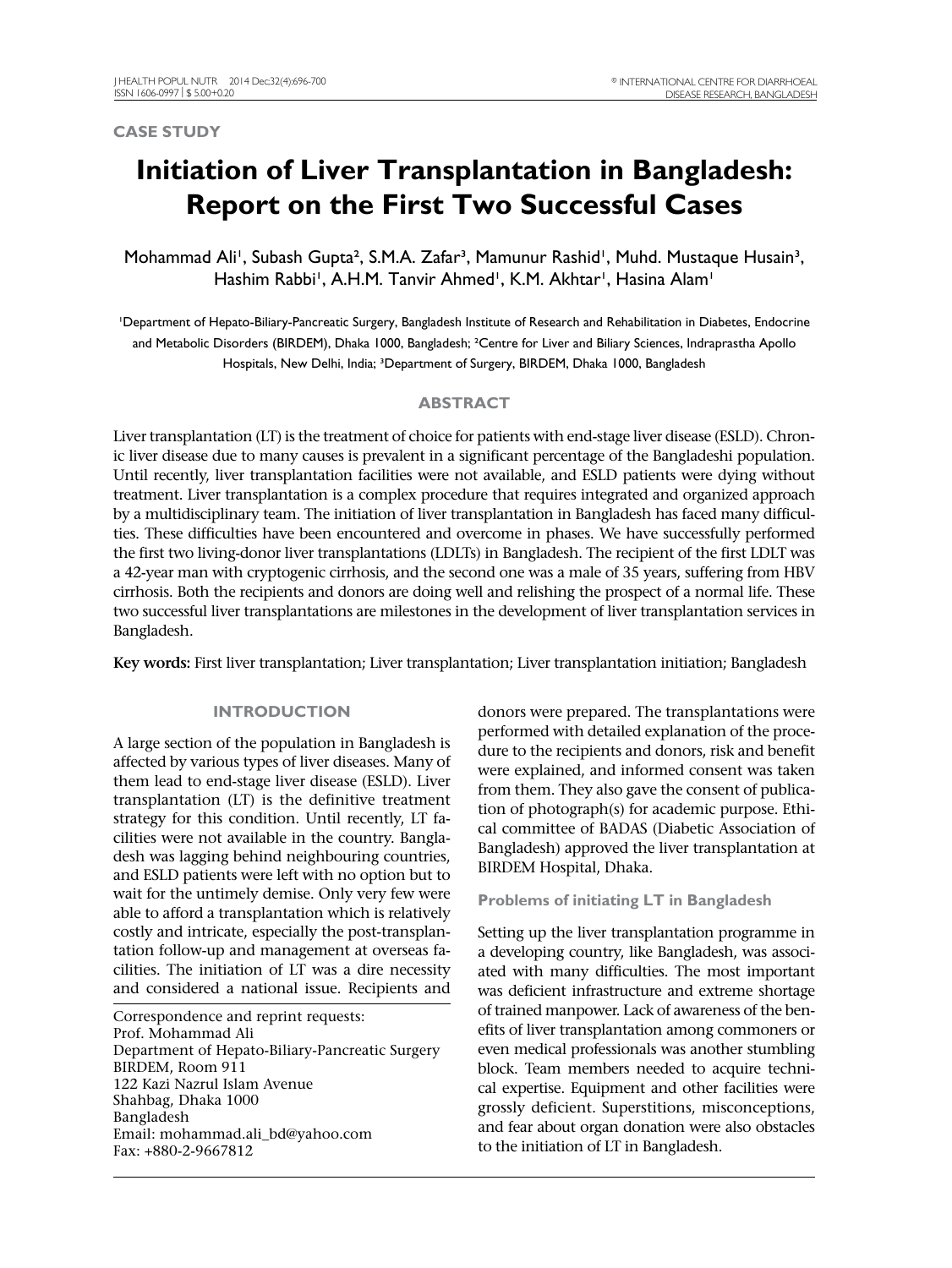#### **How the difficulties were overcome**

The difficulties of initiating LT in Bangladesh were outlined, and the technical hitches were overcome in phases. The Bangladesh Institute of Research and Rehabilitation in Diabetes, Endocrine and Metabolic Disorders (BIRDEM) Hospital, Dhaka, a tertiary-care hospital, was chosen as the institution for launching liver transplantation. The Department of Hepato-Biliary-Pancreatic surgery was established at BIRDEM in 1999, with the aim of commencing liver transplantation in Bangladesh.

The department was equipped and provided with hepatobiliary pancreatic surgery services. This department acted as a pivot for training and developing manpower for the initiation of liver transplantation in Bangladesh.

A multidisciplinary liver transplantation team was formed by incorporation of concerned departments of the institute. Basic knowledge of hepatic surgery and LT was gained by dissection of the segmental anatomy of cadaveric livers. The surgical expertise of the team was augmented by vascular and biliary anastomosis of cow's liver, sheep's liver and porkto-pork (porcine model) liver transplantation. The team received training in overseas liver transplantation centres. Academic discussions and work-ups were conducted by the medical professionals of government and non-government institutions.

Thirteen ESLD patients requiring liver transplants were evaluated. Recipients and donors were prepared by the members of the liver transplantation team, who were trained in performing LT in overseas liver transplantation centres. Team members also attended a number of the transplantation surgery procedures abroad. These procedures were closely followed up in our hospitals in Bangladesh. Moreover, living-donor kidney transplantation programme has been successfully ongoing at BIRDEM since 2004. This acted as a factor in obtaining patients' confidence. Brochures and handouts on liver transplantation were distributed. Electronic and print media took an active part in raising awareness on liver transplantation in Bangladesh. The Organ Transplantation Act, 1999 of Bangladesh permits the deceased and living-donor transplants of liver and other organs. Mass awareness was created about the law, and people were urged to come forward and donate part of their liver as a lifesaving gesture to their relatives.

The multidisciplinary team worked hard for many years, equipped themselves, gained the necessary

technical expertise, achieved the support of medical professionals and obtained the confidence of ESLD patients and the public. Two well-equipped operation theatres, a transplantation ICU, along with necessary instruments and ancillary facilities for LT, were set up at BIRDEM. The recipients and the donors were counselled, and they agreed to be the first candidates of LT in Bangladesh. To ensure success, extreme precautions were taken. The example was followed by a second transplantation, which was also a successful one.

## **REPORT OF THE FIRST TWO SUCCESSFUL CASES**

**Case 1: First liver transplantation** 

The first LDLT recipient was a 42-year old man weighing 60 kg, a known case of cryptogenic cirrhosis and refractory ascites. Model for end-stage liver disease (MELD) score was 20, with Child Turcotee-Pugh (CTP) score C.

The donor was a male of 29 years. Portal venography of the donor showed type B, trifurcation pattern anomaly of the portal vein into the right anterior, right posterior, and left main portal branches at its division.

The plan was to use the right hemi-liver without MHV (Figure 1). Donor hepatectomy was performed through a right subcostal incision with midline extension. The right anterior and right posterior portal veins were divided with preservation of the

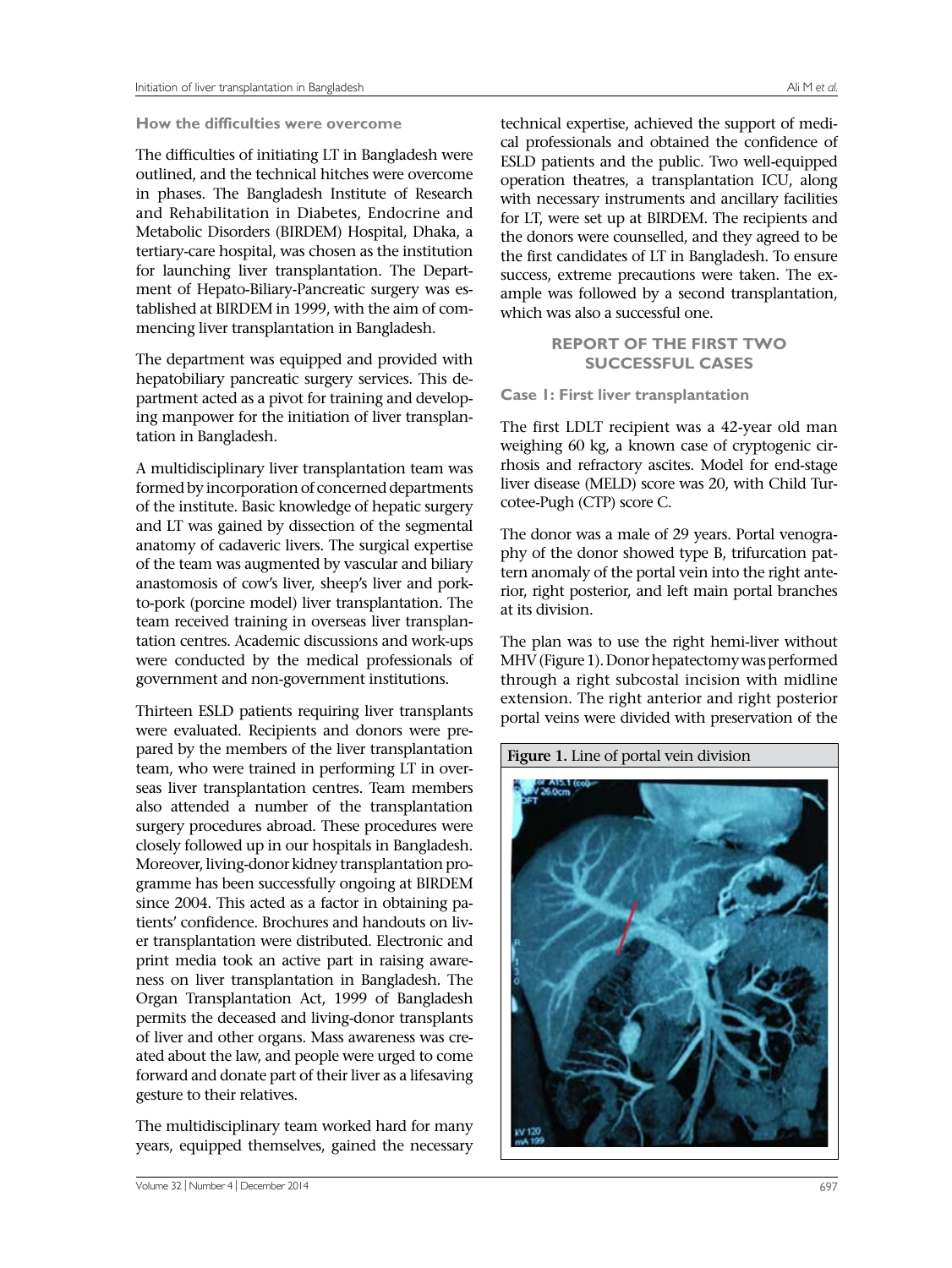left main branch. The right hepatic vein, inferior hepatic vein, right hepatic artery, and right hepatic duct were divided. The right hemi-liver without MHV was retrieved. The graft (752 g) was perfused on the back table with ice-cold HTK (Histidine-Tryptophen-α-Keto glutarate) solution. The Y graft of the main portal vein (PV) of the explant was used as an interposition graft for construction of a single lumen for anastomosis (Figure 2).

Recipient's hepatectomy was performed, and a temporary end-to-side portocaval shunt was established. Right hepatic and inferior hepatic veins were anastomosed to the inferior vena cava (IVC). The reconstructed single portal vein was anastomosed to the PV of the recipient. Graft hepatic artery with right hepatic artery (RHA) and duct-to-duct anastomosis were performed. An intra-operative doppler study demonstrated vascular patency and satisfactory perfusion of the graft.

## **Case 2: Second liver transplantation**

The second LDLT recipient was a 35-year old man weighing 70 kg, diabetic, with ESLD due to HBV infection. His CTP grade was C, with MELD score 15. The donor was a 38-year old male.

The right lobe with partial MHV was retrieved (735 g) as a liver graft. An interposition graft (umbilical vein of explant) was anastomosed with the MHV on the back table preparation (Figure 3). The rightlobe liver graft was implanted orthotopically following recipient's hepatectomy. The right hepatic





vein (RHV), inferior hepatic vein (IHV), and MHV extension graft were anastomosed to the IVC and the graft portal vein to recipient portal vein. Endto-end choledocho-choledochostomy and graft hepatic artery to recipient RHA were anastomosed. Intra-operative doppler study showed satisfactory vascular flow on revascularization.

## **RESULTS**

The donors and recipients of both transplants had an almost uneventful recovery. They have been followed up for more than three years in the case of the first transplant and more than two years in the second.

Both recipients were on a standard immunosuppressive protocol and received methyl prednisolone at the time of implantation and were maintained with oral prednisolone. The other drugs were mycophennolate mofetil (Cellcept) and tacrolimus (Prograf), tapered over six months. Entecavir monotherapy was used in the second recipient. The recipients are leading a normal life with adequate immunosuppressive agents and precautions.

## **DISCUSSION**

Liver transplantation has gained worldwide acceptance as an effective treatment strategy in ESLD. The programme is also rapidly advancing in the developing countries. Although liver transplantation is a demand of time and national necessity, it was associated with many difficulties in Bangladesh at the beginning. Deficient infrastructure, scarcity of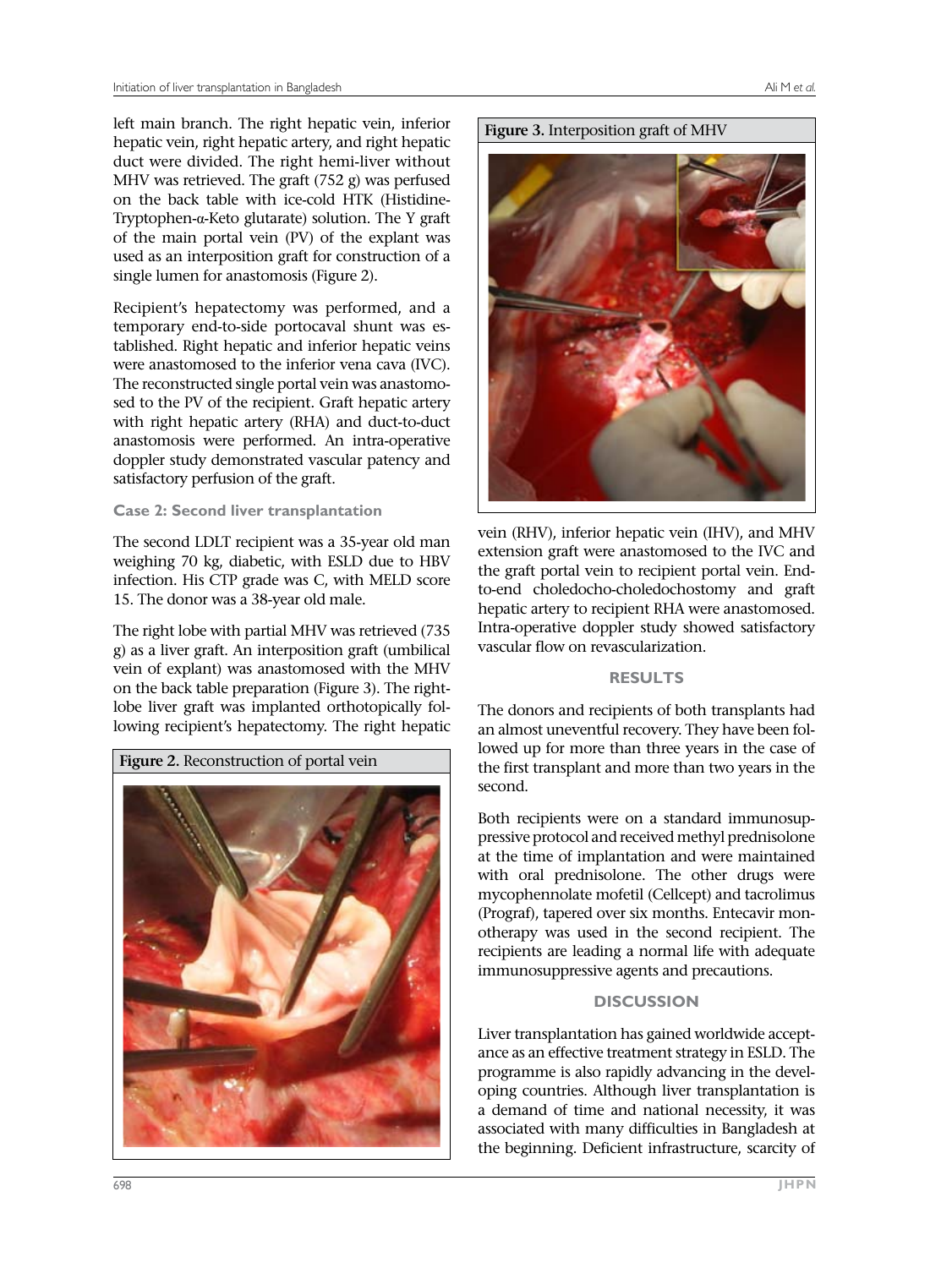equipment, shortage of trained manpower, limited resources, regressive concepts of organ donation, and lack of awareness of the benefits of liver transplantation among the public and even in medical professional circles were among the most significant obstacles (1). It was imperative to overcome all these difficulties and gain the confidence of patients and the public in order to initiate the LT programme in Bangladesh.

The Department of Hepato-Biliary-Pancreatic surgery was established at BIRDEM, with the aim of initiating liver transplantation in the country. A multidisciplinary liver transplantation team was formed; all the hurdles were identified and encountered in phases for initiating liver transplantation successfully.

Both living and deceased donor organ transplants are permitted by the Organ Transplantation Act, 1999 of Bangladesh. Organ procurement from deceased donors has not been commenced yet, which is mainly due to social and religious misconceptions.

BIRDEM is one of the prominent centres performing kidney transplants from living donors in Bangladesh. The same designed criteria were followed for liver transplants. Evaluation of a potential donor for LDLT is a difficult task. Donor's safety should be of prime importance  $(2,3)$  so that the healthy volunteer does not suffer complications.

Anomaly in the division of the portal veins may occur and is noted in 7.8% to 10.8% of the population (4). It was encountered in the first donor graft, which was technically difficult to connect the portal vein of the recipient. A graft from the portal vein of the explant was needed to reconstruct the anterior and posterior portal veins for single lumen anastomosis (5).

An estimated 15% to 40% of patients with HBV may develop ESLD (6,7). While LT is the best option, recurrence of HBV is almost universal (8,9). It has been reduced by using Lamivudine, Adefovir in combination with Hepatitis B Immunoglobulin (HBIG) (10-12). In recent years, Entecavir (ETV), a cyclopentyl guanosine nucleoside analogue has been approved as an effective monotherapy for suppressing HBV after LT (13-16).

The second recipient received ETV both before and after transplantation. His HBV DNA and HBeAg were negative, with normal liver function more than two years after the transplantation. Establishing a liver transplantation programme in a

developing country, like Bangladesh, is a difficult task. However, we have achieved our goal successfully.

#### **Conclusions**

The improvement in patient's outcome has led to the expansion of liver transplantation, not just in the developed countries but in the developing world as well. Liver transplantation is a new frontier of medical science in Bangladesh. Viral and non-viral causes of ESLD dominate the hospital admissions and mortality in Bangladesh. Every year, thousands of patients with ESLD require a liver transplantation in the country. The Department of Hepato-Biliary-Pancreatic Surgery, BIRDEM, Dhaka, has worked for a long time to organize the first two successful LTs in Bangladesh. Starting a liver transplantation programme in a developing country is associated with multiple issues. There are several critical issues that ultimately determine the success of living-donor liver transplantation. Most important is the judicious selection of the recipient and safety measures for the donor. In spite of many difficulties, the organization and performance of two successful LTs at BIRDEM have so far created a positive impact and are recognized as a landmark initiative for the continuation of liver transplantation services in Bangladesh.

## **REFERENCES**

- 1. Quak SH. Liver transplantation in the developing world. *Curr Opin Organ Transplant* 2009;14:540-3.
- 2. Schiano TD, Kim-Schluger L, Gonodolesi G, Miller CM. Adult living donor liver transplantation: the hematologist's perspective. *Hepatology* 2001;33:3-9.
- 3. Caplan AL. Proceed with caution: live living donation of lobes of liver for transplantation. *Liver Transpl* 2001;7:494-5.
- 4. Gallego C, Velasco M, Marcuello P, Tejedor D, De Campo L, Friera A. Congenital and acquired anomalies of the portal venous system. *Radiographics* 2002;22:141-59.
- 5. Tanaka K, Inomata Y, Kaihara S. Living-donor liver transplantation: surgical techniques and innovations. Barcelona: Prous Science, 2003. 134 p.
- 6. Lee WM. Hepatitis B virus infection. *N Engl J Med* 1997;337:1733-45.
- 7. Todo S, Demetris AJ, Van Thiel D, Teperman L, Fung JJ, Starzl TE. Orthotopic liver transplantation for patients with hepatitis B virus-related liver disease. *Hepatology* 1991;13:619-26.